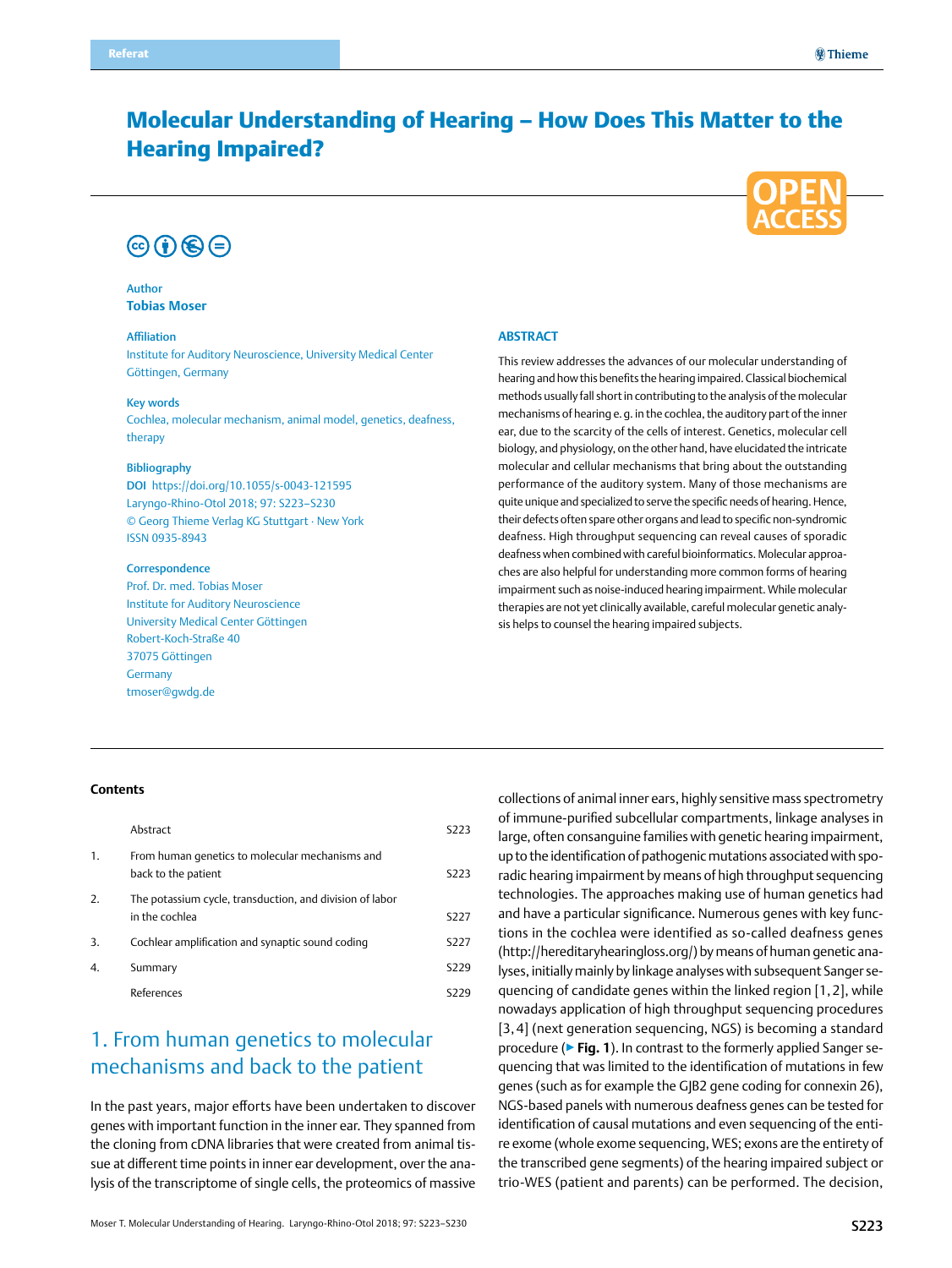

▶ **Fig. 1** Elucidation of the molecular mechanism in cases of monogenic hearing loss. If hereditary hearing loss is suspected, linkage analysis of the gene loci of the affected gene and gene identification may uncover which gene is affected. This procedure can be shortened by next generation sequencing and bioinformatics. In vitro analysis and generation of animal models for newfound mutations may then identify localization, structure, and function not only of the normal but also the defective protein. This allows further assessment of the disease mechanism and the development of diagnostic and therapeutic approaches that may then be applied for treatment of hearing impaired patients.

which type of molecular diagnostics can be performed and how many deafness genes are sequenced, is mainly determined by the context of the examination (scientific evaluation or routinely performed diagnostics).

In conjunction with audiometric phenotyping and pedigree analysis, NGS-based sequencing then also identifies the pattern of inheritance; e.g. autosomal recessive (gene/disease is marked with DFNB, both parents are carriers of the mutation but healthy), autosomal dominant (DFNA, depending on penetrance one of the parents may be hearing impaired), and X-chromosomal (DFNX, the mother is carrier of the mutation but usually healthy, male descendants are affected). The sequences generated by NGS-based methods (so-called "reads") require a careful bioinformatic analysis as well as professional interpretation of the detected variants by a human geneticist in order to identify potentially pathogenic mutations. Even if the sequencing is available for well-informed otolaryngologists, the interpretation of the variants from the NGS data requires experience and is performed e.g. in the Institute of Human Genetics of the University Medical Center Göttingen by an entire team of experts. Since July 2016, there are now for the first time items in the German physicians' fee schedule (Einheitlicher Bewertungsmaßstab, EBM) that allow application of NGS-based routine diagnostics. However, the number of genes to be analyzed is restricted so that large panels with many genes or even exome sequencing require prior declaration to bear costs by the responsible health insurer. Despite those restrictions, the possibility to invoice NGS-based services represents a great success and will facilitate the identification of pathogenic mutations in cases of sporadic sensorineural hearing impairment. Already today, NGS-based analysis is applied in human genetics in university medical departments but also in practices and so it is recommended to establish intensive cooperation in this field.

The gene identification is then followed by generation of molecular probes such as antibodies, in vitro structural, biochemical, and biophysical analyses of the recombinant protein and the creation of genetically modified organisms such as fruit flies, zebrafish, and/or mice for further functional characterization of the gene [5]. For this, different genetic approaches like chemical mutagenesis, homologous recombination, and genome editing are applied. In the last years, numerous mouse mutagenesis programs have been conducted and in some cases the genetically modified embryonic stem cells or even finalized mouse mutants were provided for scientific purposes at reasonable expense (e. g. https://www.komp.org/; http:// www.mousephenotype.org/; https://www.infrafrontier.eu/search). However, the path from embryonic stem cells to homozygous mouse mutants is challenging and typically even university otolaryngology departments have to rely on cooperation with experienced partners to successfully complete it. If the function of one specific gene is in the focus of interest, it is recommended to start researching which other group(s) are working on this gene even or in particular when those groups do not themselves perform research in the auditory system. Additionally, there are now companies which offer the production of genetically modified animals for research purposes, but the costs are substantial. Finally, the mouse holding capacities are limited in many medical universities and/or the expenses for animal holding are extremely high such that an intensive gene analysis in the mouse model is limited. Similar repositories exist for mutant fruit flies and zebrafish and the costs for keeping them are significantly lower. Based on this and also on other advantages such as the ease of acute expression of a specific gene, the zebrafish may represent an important intermediate stage with the hair cells of its lateral line organ and the inner ear (e.g. [6]). However, one must bear in mind that the anatomy and physiology of the inner ears of fish and mammals are markedly different so that statements on human hearing impairment based on findings in zebrafish have to be made with great caution.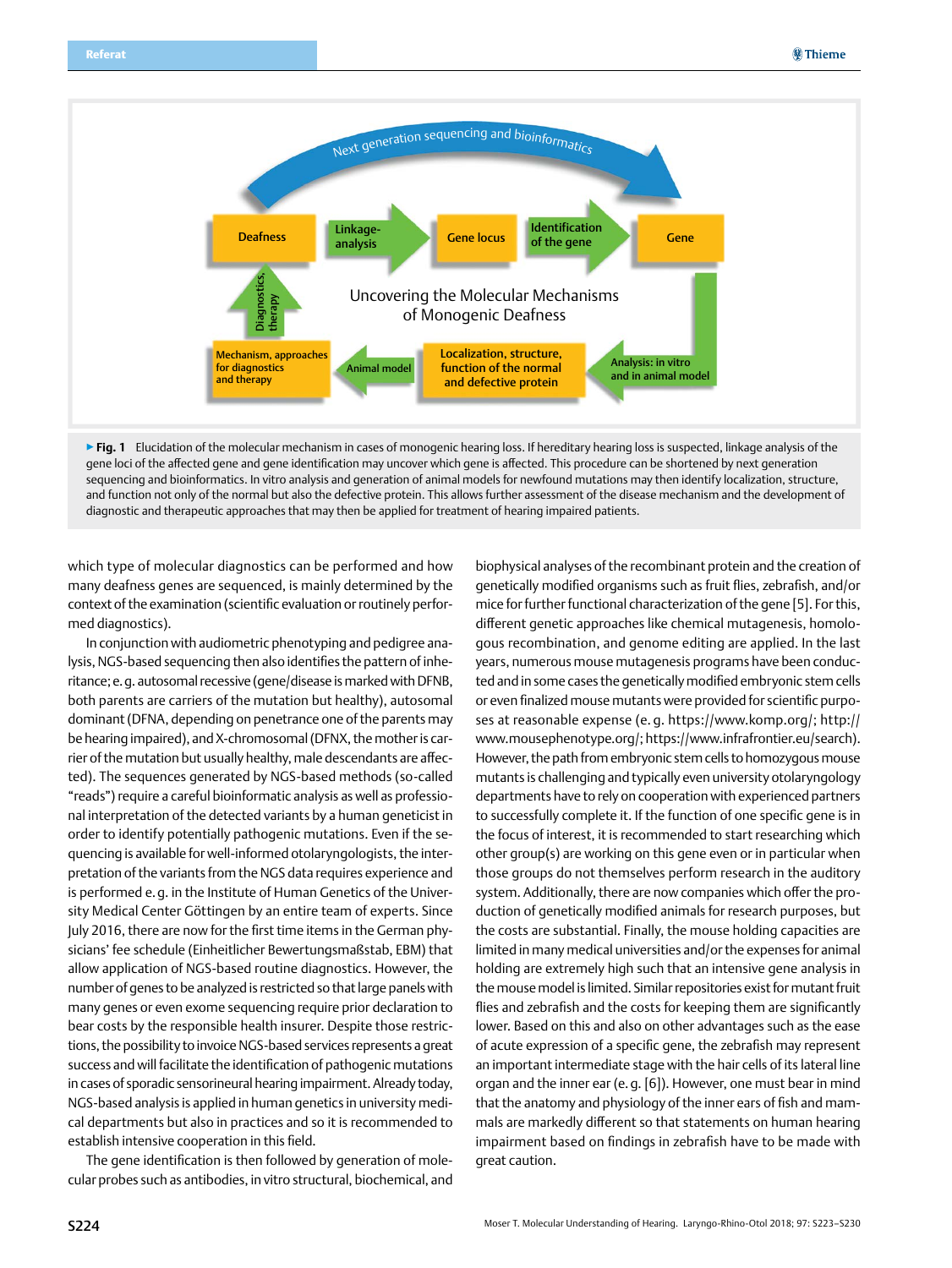

▶ Fig. 2 Pathomechanisms of sensorineural hearing loss. Damage of the outer hair cells leads to a reduction or the complete loss of non-linear cochlear amplification. This impairs the sensitivity and frequency discrimination of hearing. Impaired sound coding and signal propagation by inner hair cells and spiral ganglion neurons lead to auditory synaptopathy or neuropathy, where in particular the temporal processing of registered sound stimuli is impaired. In cases of global cochlear disorders such as e.g. disturbed endolymphatic secretion or defective mechanoelectrical transduction, the amplifying mechanisms as well as sound coding are impaired. (OHC: outer hair cells, IHC: inner hair cells). Taken from [9].

The morphological and functional characterization of a gene requires the availability of several methods such as immunohistochemistry, light and electron microscopy with different resolutions, systemic and cellular auditory physiology, and behavioral analyses. Some of the applied methods will be discussed in the following chapters. The observed mutant phenotypes allow understanding the role of the gene of interest in hearing [5, 7]. The expertise available in otolaryngology departments regarding the morphological and functional analysis of hearing is readily used by research groups working in other disciplines. Among others, the measurements of auditory brainstem responses (ABR) and otoacoustic emissions in rodents [8] as well as immunohistochemistry and confocal microscopy can be realized here and are appropriate work for doctoral theses and research rotations of residents in training. Furthermore, in particular findings regarding systems physiology and behavioral biology in a mouse model for genetic hearing impairment may be very helpful for clinical diagnostics. Findings in research of molecular physiology in mice, for example, have led to a pathophysiological classification of sensorineural hearing loss (▶**Fig. 2**, [7,9]). The specificity of the determined phenotypes can be controlled by re-insertion of a healthy copy of the gene, e.g. with the help of viral vectors. Such "rescue experiments" and their methodical implementation in the mouse model may further serve as feasibility trial for the development of possible gene therapeutic approaches [10–14]. Genetic trials that investigate the role of candidate genes in the inner ear because of an expected analogy to other systems have often found interesting deviations in the molecular profile of inner hair cells and helped to consider alternative and unconventional molecular mechanisms (see chapter on synaptic sound coding). In addition, those studies were helpful for the establishment of new methods for examination of the inner ear. Finally, molecular and cell physiological

understanding of hearing is an important precondition for novel approaches to hair cell regeneration [15] and other innovative therapy approaches like the optical cochlear implant [16]. Based on this, a clinical trial on transdifferentiation of supporting cells into hair cells is at the moment conducted in the USA [17] in which virus-mediated expression of the transcription factor Atoh1 shall be induced in these cells [18]. With regard to strategies for cell replacement therapy making use of exogenous cells obtained from stem cells, further progress has been made, for example in attempts to regenerate spiral ganglion neurons [19]. The possibility to generate inner ear organoids [20–22] promises a clearly improved availability of sensory cells and neurons for pharmacological and genetic analyses and progress in future cell replacement therapy. However, its development and potential clinical translation will likely need more than another decade. Up to then, hearing aids and cochlear implants will remain the most important options for hearing rehabilitation and their further improvement is a relevant focus of research and development. One future-oriented example for those activities is the field of optic stimulation of the cochlea where research in Germany is currently in a leading position. On one hand, the Medical University of Hannover and the Saarland University Medical Center initiated the development of a new generation of hearing aids that use the possibility of optomechanically stimulating the cochlea [23, 24]. On the other hand, the University Medical Center Göttingen in cooperation with the University of Freiburg and the Technical University of Chemnitz works on the development of an optical cochlear implant for optogenetic stimulation of virus-transduced spiral ganglion neurons [25,26]. Since light can be confined in space better than electric stimuli, the optical cochlear implant promises a finer frequency resolution of coding and thus an improved speech understanding in noise.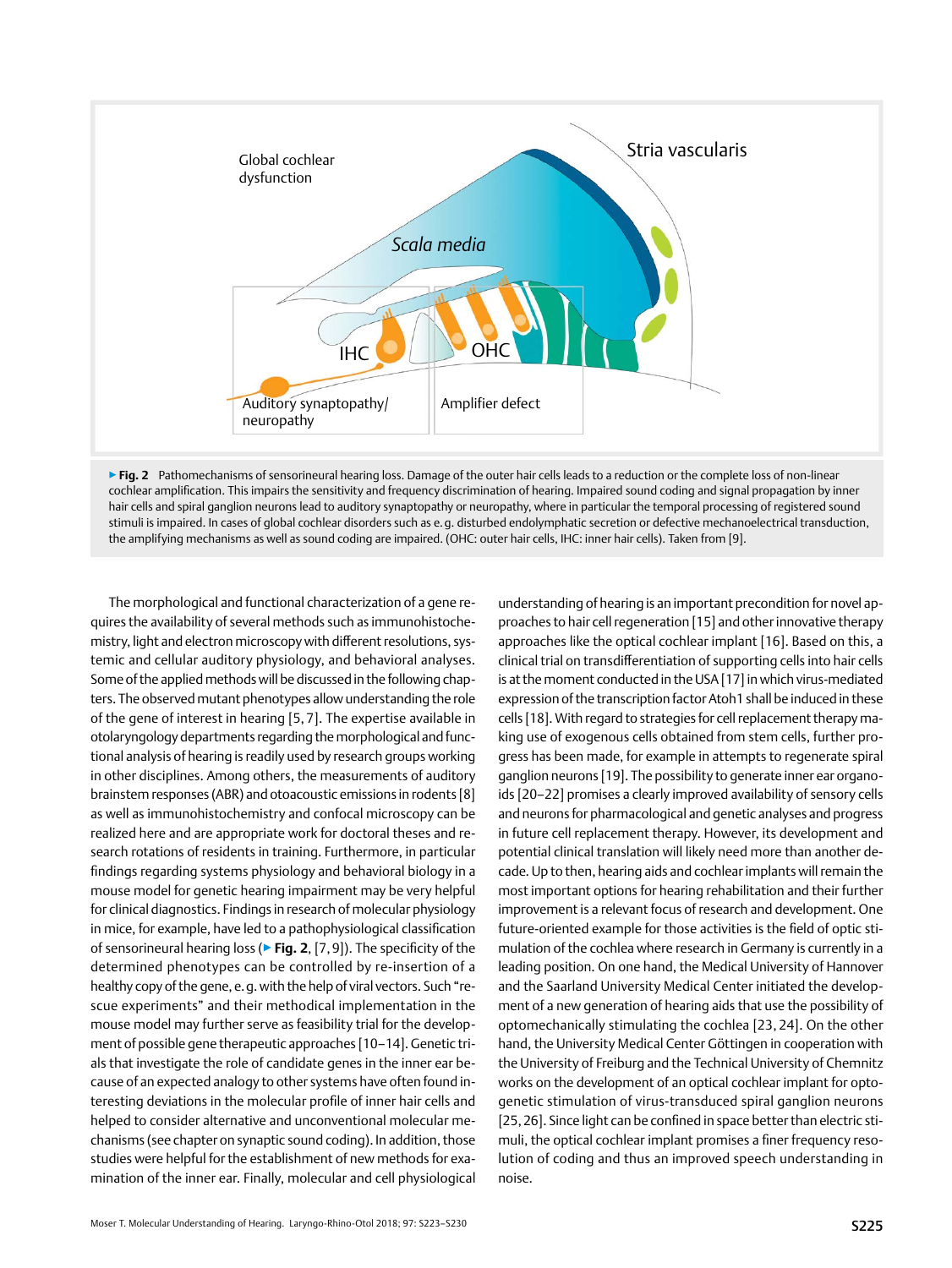

▶**Fig. 3** The cochlear potassium cycle. **a** Tip-links between the stereocilia of hair cells are generated and anchored by a complex molecular mechanism. The proteins involved are entirely coded by sequences identified as deafness genes. **b** TMC1 is a candidate for the potassium-permeable mechanotransduction channel of the stereocilia which is opened by tension within the tip-links. Immunofluorescence labeling of TMC1 (red) localizes it at the tips of the stereocilia, which are immunolabeled against actin (green). The figures show the stereocilia of inner hair cells (top left) and vestibular hair cells (top and bottom right) of the mouse cochlea. Scale bar: 2µm. Modified from [31]. **c** The potassium cycle in the cochlea enables the activity of the hair cells. The high potassium concentration in the scala media allows passive influx into the hair cells from which potassium in turn flows out via potassium channels, among others KCNQ4. There, it is taken up by supporting cells and forwarded to the stria vascularis where it is taken up into the marginal cells via NKCC1 (bottom right). From there, it is then released back into the scala media by KCNQ1 channels. This process, too, involves numerous deafness genes (underlined). For comparison: similar functioning of the potassium recycling of the kidneys (bottom left). Modified from [50].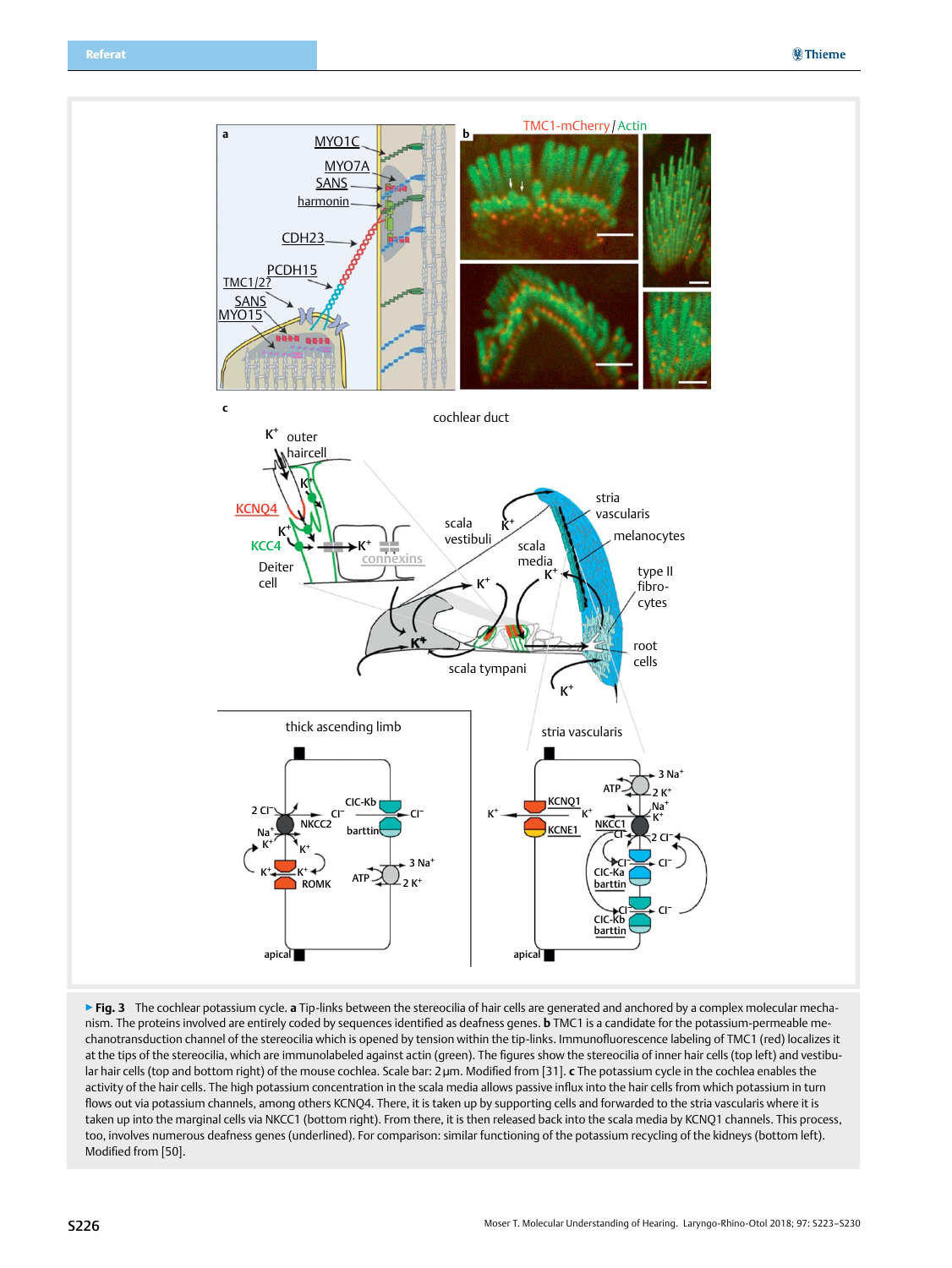## <span id="page-4-0"></span>2. The potassium cycle, transduction, and division of labor in the cochlea

The so-called "potassium cycle" of the inner ear is a "hotspot" of genetic hearing impairment, including the connexin 26 gap junction channels that are defective in the frequently observed autosomal recessive hearing loss DFNB1A. The physiological significance is with the use of potassium ions for mechanoelectrical transduction by hair cells, which is a "genius invention" of evolution allowing depolarization (receptor potential generation) of the hair cells without them consuming metabolic energy for the restoration of the sodium and potassium homeostasis. In contrast to neurons that are depolarized by influx of sodium which afterwards has to be pumped out into the extracellular space against the ion gradient in exchange with potassium, the hair cell "simply" opens voltage-gated potassium channels of the basolateral membrane and passively releases potassium into the perilymph. One of the involved potassium channels is  $K_V$ 7.4 (or KCNQ4), which is defective in autosomal dominant hearing loss DFNA2 [27, 28]. Influx of potassium from the endolymph into the hair cell during mechanoelectrical transduction requires an appropriate electrochemical gradient (driving force) that is permanently generated by the stria vascularis by providing a high potassium concentration (about 150mM) and a positive potential (80–120mV, endolymphatic potential) in the endolymph.

This way, mechanoelectrical transduction of the hair cell can pursue despite poor oxygen supply due to the minimal blood perfusion in the organ of Corti, allowing maximal acoustic sensitivity, as the metabolic burden is mainly picked up by the stria vascularis: division of labor. The hair cell uses highly specialized mechanosensitive ion channels for mechanoelectrical transduction that are opened by a fine "thread" ("tip-link", ▶**Fig. 3a**) during deflection of the stereocilia. Currently so-called transmembrane like channels (TMC 1 and 2) are considered as promising candidates for the hair cell transduction channel (▶**Fig. 3b** [29–31]). TMC 1 is affected in the human hearing impairment types DFNB7/11 and DFNA36 and recently the general feasibility of gene therapy could be shown in corresponding mouse models by means of viral gene transfer [12].

The tip-links are built from the extracellular matrix proteins cadherin 23 and protocadherin 15 [32] and anchored in the membrane of the stereocilia by means of refined protein complexes [5] (▶**Fig. 3a**).

Mutations of some genes coding for the proteins of the tip-links and the anchoring proteins lead to Usher syndrome (sensorineural hearing loss, retinitis pigmentosa, depending on severity in combination with a loss of vestibular function) [5] because these proteins are also relevant for the function of photoreceptors of the eye.

After potassium has served mechanoelectrical transduction of the hair cells and has been released into the perilymph, it is thought to return into the stria vascularis via several pathways (potassium cycle, ▶**Fig. 3c**). It is assumed that supporting cells in the organ of Corti, similar to the brain's glial cells, take up potassium via ion pumps such as KCC4. The potassium then diffuses through the network of the "coupled" supporting cells, probably via gap junction channels generated from connexin 26 and 30 (both coding genes are deafness genes). It reaches the fibrocytes of the cochlea's lateral wall that are also coupled by gap junctions until it is finally "re-used" by the stria vascularis. The stria vascularis, a kidney-like epithelium

in the lateral wall of the cochlea with very efficient blood circulation ("vascularis") is equipped with a sophisticated system of ion channels and ion pumps (▶**Fig. 3c**). For some of the genes coding for these proteins, pathogenic mutations are known that lead to deafness and sometimes also to renal or cardiac diseases (syndromic hearing loss). Defects of the potassium cycle or of transduction lead to a global cochlear dysfunction (▶**Fig. 2**) because the driving force for outer as well as inner hair cells and their output function is missing (see below). Finally, this often results in a degeneration of the sensory elements of the cochlea.

# 3. Cochlear amplification and synaptic sound coding

The receptor potential resulting from mechanoelectrical transduction primarily leads to electromotility in outer hair cells and glutamate release in the inner hair cells at their synapses with type 1 spiral ganglion neurons. The electromotility of outer hair cells (voltagecontrolled changes of the cellular length) is mediated by the so-called "motor protein" prestin (named after the musical notation "presto") and probably forms the mechanism that is responsible for the cochlear amplifier [33,34]. Prestin is a protein that changes its conformation with the membrane potential and may be described in a simplified way as a type of piezo crystal. Similar to the voltage in quartz watches, the receptor potential leads to an expansion of prestin in the lateral hair cell membrane. Since a high number of prestin molecules do the same "in series", a microscopically visible change of the length of the hair cell can be observed and the hair cell introduces the mechanical energy into the oscillation of the organ of Corti. Selective dysfunction by mutations in the prestin gene [35] or loss of the electromotility or the outer hair cells themselves [27,28] lead to a type of hearing loss that can be called a physiological "amplifier defect" (▶**Fig. 2**). Beside the loss of otoacoustic emissions due to the lacking electromotility of the outer hair cells, a hearing loss of maximally 50–60dB [36] can be expected along with deteriorated frequency discrimination [37].

Within the sensory inner hair cells, the depolarizing receptor potential opens voltage-gated  $Ca<sub>v</sub>1.3 Ca<sup>2+</sup>$  channels at the active zones of transmitter release. The incoming Ca<sup>2+</sup> ions serve as signal that couples the mechanoelectrical transduction to the release of the transmitter glutamate, which leads to stimulation of the postsynaptic auditory neuron and finally to the generation of an action potential that "informs" the brain about the acoustic stimulus. The active zones of the inner hair cells are highly specialized in order to meet the high functional requirements of sound coding with regard to rate, temporal precision and duration of synaptic transmission (▶**Fig. 4**). This specialization is readily illustrated by the presence of the synaptic ribbon generated from the protein ribeye and the molecular machinery that is different from the "typical" glutamatergic synapse of the CNS. The individual proteins, however, are less in the focus of this review (overviews can be found in [38–40]), which will rather concentrate on the extent of deviation from the "conventional construction design" and the fact that several genes coding for proteins of the hair cell synapse are defective in the context of hereditary hearing loss [7, 41]. Beside the Cav1.3 Ca<sup>2+</sup> channel and its regulator CaBP2, the protein otoferlin is to be mentioned which plays a role as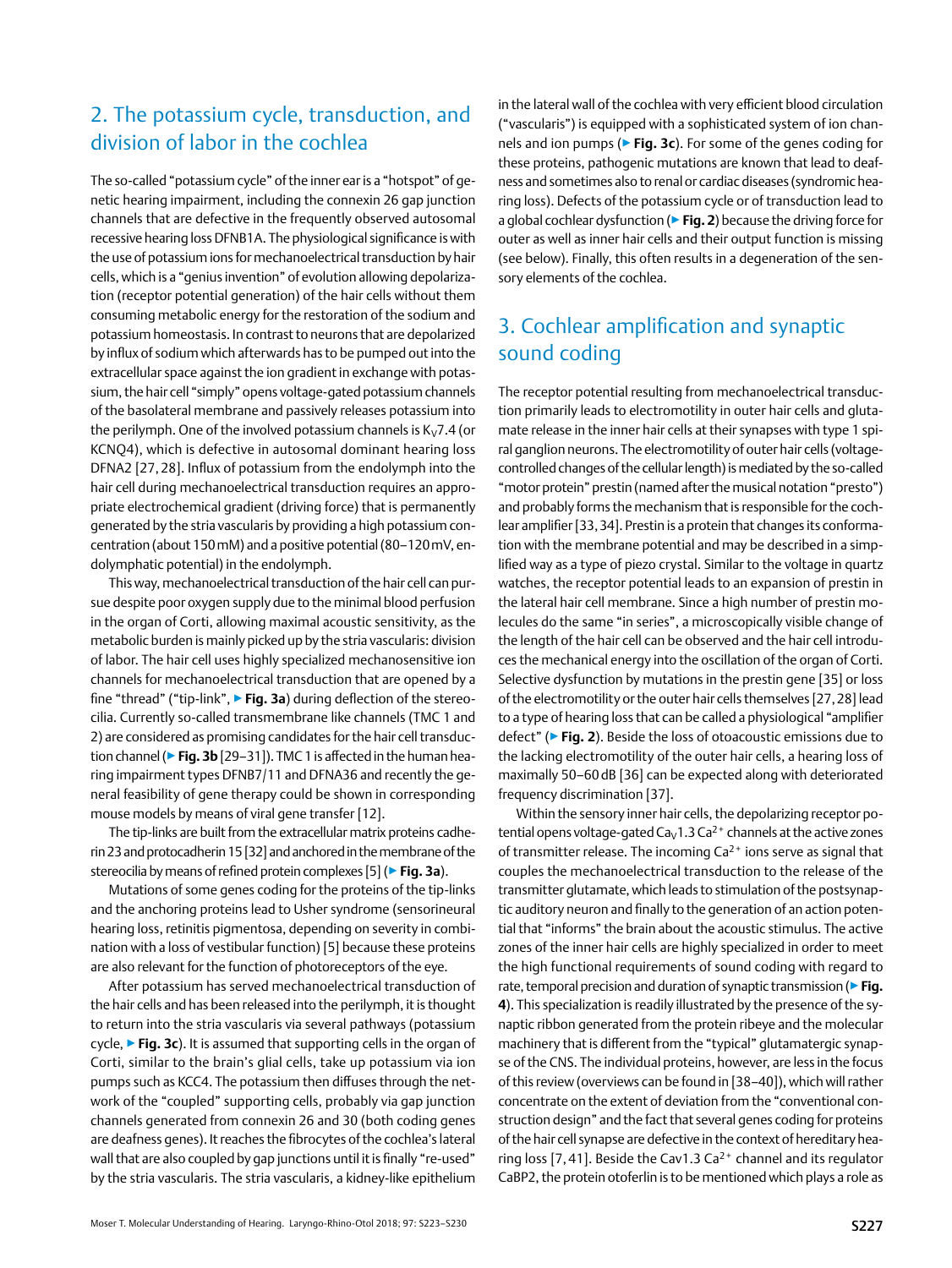

▶ Fig. 4 Comparison of synaptic proteins found in "conventional" glutamatergic synapses of the central neural system and ribbon synapses of the cochlea. Numerous proteins found in conventional synapses (left) are not present in the hair cells' ribbon synapses (right) where special proteins are found, of which many are encoded by deafness genes (marked in red). Modified from [38].

"master protein" of the afferent hair cell synapse [7,38]. Genetic defects of genes coding for proteins of the hair cell synapse lead to a type of hearing loss that is called auditory synaptopathy (▶**Fig. 2**). For example, defects of the otoferlin gene lead to auditory synaptopathy (DFNB9 and temperature-sensitive hearing loss) where the cochlear function may be intact upstream of the hair cell synapse (at least initially) but the temporally precise sound coding is limited or even impossible [7,42]. Accordingly, otoacoustic emissions and/or microphone/summation potential (electrocochleography) are found but no – or a pathological – compound action potential or ABR. Subjectively the sound threshold may be preserved, however speech understanding especially in noise is very poor [7,42]. Also in the field of genetic auditory synaptopathy, first studies revealed a restoration of the hearing function by viral gene transfer in an animal model [10,43]. However, many questions remain to be addressed before this approach may be clinically implemented. Still, already now it can be safely stated that in patients with auditory synaptopathy (e. g. DFNB9 [7]) the results of hearing rehabilitation with cochlear implants are very promising while hearing aids only provide insufficient benefit. In contrast, the results regarding different types of auditory neuropathy are less clear [44]. The efforts on the correlation of molecular genetic findings and the outcome of cochlear implantation that are already underway (e.g. [45]) promise improved possibilities

for otolaryngologists regarding counseling of hearing impaired patients that might be candidates for cochlear implantation.

Understanding auditory synaptopathy or loss of synapses, however, is of general significance for clinical otolaryngology. Animal experiments and investigations of the human temporal bone lead to the expectation that the damage and the loss of hair cell synapses is causal for frequent types of hearing impairment such as noise-induced hearing loss, age-related hearing loss (complex genetic diseases: genetic predisposition and exogenous influences) and hearing loss after application of ototoxic medications as well as Menière's disease [7,46,47]. The classic experiment conducted by Kujawa and Liberman [48] on temporary threshold shift in the mouse indicates that noise trauma, even in cases of complete remission of the otoacoustic emissions and the hearing threshold, may lead to an irreversible loss of up to half of all hair cell synapses: "hidden hearing loss". Immunohistochemistry could confirm this for the synaptic ribbon and ABR measurements show a linear relation between the amplitude of the spiral ganglion compound action potential and the number of hair cell synapses. Meanwhile comparable findings were assessed also in other species and electrocochleography in adolescents with a history of increased noise exposure revealed a relative reduction of the compound action potential [46]. Further clinical studies as well as analyses of human temporal bones will have to verify the transferability of those animal experimental findings.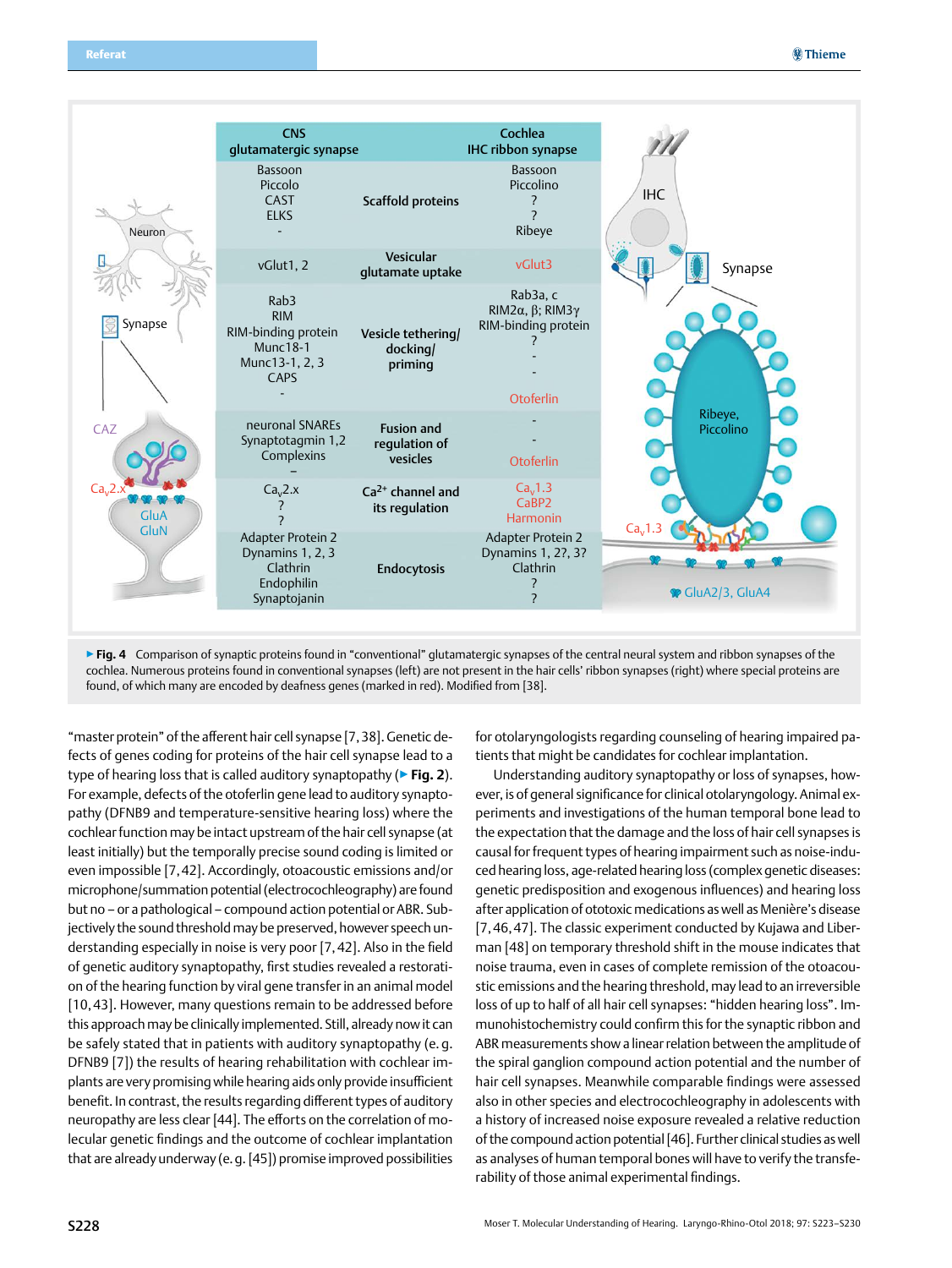### <span id="page-6-0"></span>4. Summary

Progress in the fields of genetics and molecular physiology of hearing allows for a better understanding of molecular mechanisms of hearing and sensorineural hearing loss. In order to turn this progress into clinical use, updates on current research, on differential audiometric diagnostics, and the cooperation with NGS-experienced human geneticists are required. First, the focus must be on improved diagnostics, especially in cases of suspected genetic hearing impairment. This helps to counsel patients and their families adequately and allows the informed choice of the most appropriate means of hearing rehabilitation, e.g. hearing aid versus cochlear implant in cases of auditory synaptopathy. Similar aspects also apply for differential diagnostics of frequent types of sensorineural hearing loss such as noise-induced deafness. The translation of innovative pharmacological or gene-therapeutic procedures for sensorineural hearing loss will need several years of intensive research, but major progress is expected in this field. Therefore, it is recommended to "stay tuned" for future developments.

## 5. Acknowledgement

I want to express my gratitude to Dr. Jakob Neef for his support with generating the figures, to Dr. Neef, Patricia Räke-Kügler, Prof. Dirk Beutner, and Prof. Bernd Wollnik for their valuable feedback, and Prof. Christian Kubisch for a template of fig. 1.

### Conflict of Interest

The author states that there is no conflict of interest.

### References

- [1] Petit C, Levilliers J, Hardelin JP. Molecular genetics of hearing loss. Annu Rev Genet 2001; 35: 589–646
- [2] Duman D, Tekin M. Autosomal recessive nonsyndromic deafness genes: a review. Front Biosci Landmark Ed 2012; 17: 2213–2236
- [3] Shearer AE, Smith RJH. Massively Parallel Sequencing for Genetic Diagnosis of Hearing Loss: The New Standard of Care. Otolaryngol-Head Neck Surg Off J Am Acad Otolaryngol-Head Neck Surg 2015; 153: 175–182
- [4] Atik T, Bademci G, Diaz-Horta O, Blanton SH, Tekin M. Whole-exome sequencing and its impact in hereditary hearing loss. Genet Res 2015; 97: e4
- [5] Richardson GP, de Monvel JB, Petit C. How the genetics of deafness illuminates auditory physiology. Annu Rev Physiol 2011; 73: 311–334
- [6] Vogl C, Panou I, Yamanbaeva G, Wichmann C, Mangosing SJ, Vilardi F, Indzhykulian AA, Pangršič T, Santarelli R, Rodriguez-Ballesteros M, Weber T, Jung S, Cardenas E, Wu X, Wojcik SM, Kwan KY, Del Castillo I, Schwappach B, Strenzke N, Corey DP, Lin S-Y, Moser T. Tryptophan-rich basic protein (WRB) mediates insertion of the tail-anchored protein otoferlin and is required for hair cell exocytosis and hearing. EMBO J 2016
- [7] Moser T, Starr A. Auditory neuropathy neural and synaptic mechanisms. Nat Rev Neurol 2016; 12: 135–149
- [8] Pauli-Magnus D, Hoch G, Strenzke N, Anderson S, Jentsch TJ, Moser T. Detection and differentiation of sensorineural hearing loss in mice using auditory steady-state responses and transient auditory brainstem responses. Neuroscience 2007; 149: 673–684
- [9] Strenzke N, Pauli-Magnus D, Meyer A, Brandt A, Maier H, Moser T. Update zur Physiologie und Pathophysiologie des Innenohrs. HNO 2008; 56: 27–36
- [10] Jung S, Maritzen T, Wichmann C, Jing Z, Neef A, Revelo NH, Al-Moyed H, Meese S, Wojcik SM, Panou I, Bulut H, Schu P, Ficner R, Reisinger E, Rizzoli SO, Neef J, Strenzke N, Haucke V, Moser T. Disruption of adaptor protein 2μ (AP-2μ) in cochlear hair cells impairs vesicle reloading of synaptic release sites and hearing. EMBO | 2015; 34: 2686-2702
- [11] Askew C, Rochat C, Pan B, Asai Y, Ahmed H, Child E, Schneider BL, Aebischer P, Holt JR. Tmc gene therapy restores auditory function in deaf mice. Sci Transl Med 2015; 7: 295ra108
- [12] Landegger LD, Pan B, Askew C, Wassmer SJ, Gluck SD, Galvin A, Taylor R, Forge A, Stankovic KM, Holt JR, Vandenberghe LH. A synthetic AAV vector enables safe and efficient gene transfer to the mammalian inner ear. Nat Biotechnol 2017
- [13] Pan B, Askew C, Galvin A, Heman-Ackah S, Asai Y, Indzhykulian AA, Jodelka FM, Hastings ML, Lentz JJ, Vandenberghe LH, Holt JR, Géléoc GS. Gene therapy restores auditory and vestibular function in a mouse model of Usher syndrome type 1c. Nat Biotechnol 2017
- [14] Moser T. Gene therapy for deafness: How close are we? Sci Transl Med 2015; 7: 295fs28
- [15] Brigande JV, Heller S. Quo vadis, hair cell regeneration? Nat Neurosci 2009; 12: 679–685
- [16] Moser T. Optogenetic stimulation of the auditory pathway for research and future prosthetics. Curr Opin Neurobiol 2015; 34: 29–36
- [17] Identifier: NCT02132130. Safety, Tolerability and Efficacy for CGF166 in Patients With Bilateral Severe-to-profound Hearing Loss. Im Internet: ClinicalTrials.gov
- [18] Izumikawa M, Minoda R, Kawamoto K, Abrashkin KA, Swiderski DL, Dolan DF, Brough DE, Raphael Y. Auditory hair cell replacement and hearing improvement by Atoh1 gene therapy in deaf mammals. Nat Med 2005; 11: 271–276
- [19] Chen W, Jongkamonwiwat N, Abbas L, Eshtan SJ, Johnson SL, Kuhn S, Milo M, Thurlow JK, Andrews PW, Marcotti W, Moore HD, Rivolta MN. Restoration of auditory evoked responses by human ES-cell-derived otic progenitors. Nature 2012; 490: 278–282
- [20] Koehler KR, Nie J, Longworth-Mills E, Liu X-P, Lee J, Holt JR, Hashino E. Generation of inner ear organoids containing functional hair cells from human pluripotent stem cells. Nat Biotechnol 2017; 35: 583–589
- [21] Liu X-P, Koehler KR, Mikosz AM, Hashino E, Holt JR. Functional development of mechanosensitive hair cells in stem cell-derived organoids parallels native vestibular hair cells. Nat Commun 2016; 7: ncomms11508
- [22] Koehler KR, Mikosz AM, Molosh AI, Patel D, Hashino E. Generation of inner ear sensory epithelia from pluripotent stem cells in 3D culture. Nature 2013; 500: 217–221
- [23] Wenzel GI, Balster S, Zhang K, Lim HH, Reich U, Massow O, Lubatschowski H, Ertmer W, Lenarz T, Reuter G. Green laser light activates the inner ear. J Biomed Opt 2009; 14: 044007
- [24] Schultz M, Baumhoff P, Maier H, Teudt IU, Krüger A, Lenarz T, Kral A. Nanosecond laser pulse stimulation of the inner ear – a wavelength study. Biomed Opt Express 2012; 3: 3332
- [25] Hernandez VH, Gehrt A, Reuter K, Jing Z, Jeschke M, Mendoza Schulz A, Hoch G, Bartels M, Vogt G, Garnham CW, Yawo H, Fukazawa Y, Augustine GJ, Bamberg E, Kügler S, Salditt T, de Hoz L, Strenzke N, Moser T. Optogenetic stimulation of the auditory pathway. J Clin Invest 2014; 124: 1114–1129